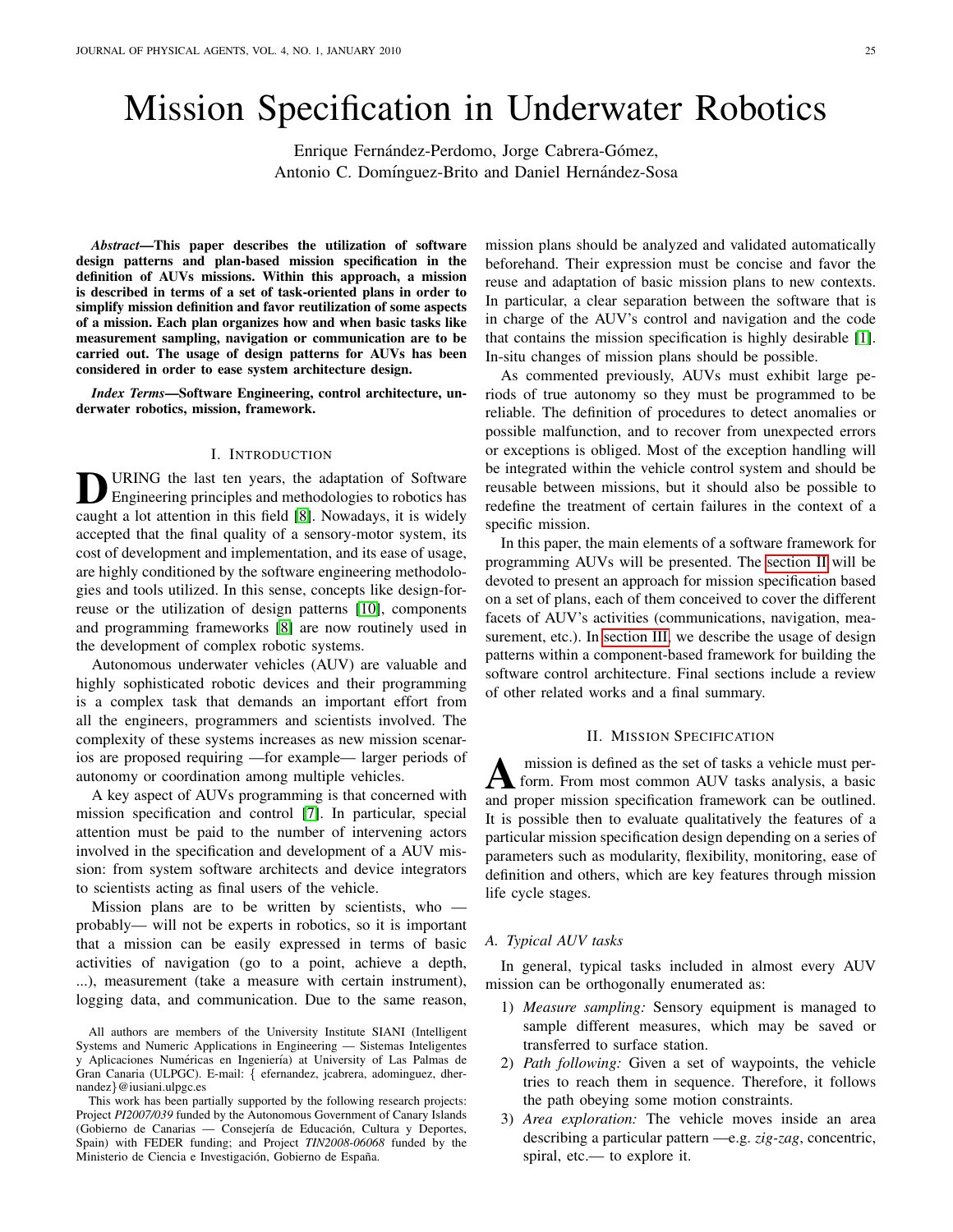- 4) *Measure tracking:* The vehicle senses a particular measure and tries to track it using a predefined behavior.
- 5) *Communication:* Two main communication tasks are noticed:
	- a) *Data/Mission transferring:* Send or receive single or multiple measure samples or internal system observable variables.
	- b) *Coordination:* A network of vehicles communicate among them to achieve common goals.

Other vehicles like buoys and ships —e.g. ASVs (Autonomous Surface Vehicles)— may take advantage of some of these tasks, since AUVs capabilities cover most oceanographic missions. Additionally, these elementary tasks might be combined frequently.

# *B. Mission life cycle*

The mission life cycle is composed of the different stages that take place during mission specification, from creation to execution finalization in the vehicle. Diagram in [Fig. 1](#page-1-0) represents the typical tasks involved in sequence.

- 1) *Creation:* Process of mission creation or edition. It is common to have a planning GUI (Graphical User Interface) to aid in the specification concerns. Independently of the availability of such a planning tool, an internal textual representation is mandatory to accomplish the next stages of the mission life cycle. Common representation approaches are DSLs (Domain Specific Languages) and Petri Nets coded with languages like Prolog or Lisp [\[1\]](#page-7-0), [\[19\]](#page-8-3), [\[20\]](#page-8-4), [\[7\]](#page-8-2).
- 2) *Validation:* It is possible to apply a validation process on a mission completely defined. This will usually be an automatic and transparent process embedded in a verification tool, which will manage the mission textual representation to detect errors or incompatibilities within mission elements.

Depending on the mission design and representation, the validation techniques vary —e.g. Petri Nets formalism allows network correctness verification [\[16\]](#page-8-5), [\[5\]](#page-8-6), [\[7\]](#page-8-2), a DSL designed with XML (eXtensible Markup Language) can be automatically validated if XML Schemata are provided, etc. Additionally, further semantic checks can be applied.

- 3) *Transference:* The former stages take place on a computing environment outside the vehicle. Once validated, the mission is transferred to the vehicle, which will save it. This is not trivial tough, because verbose mission representations may consume excessive bandwidth and power. Furthermore, mission modifications may be sent while mission execution as part of replanning.
- 4) *Execution:* Once the mission is saved in the vehicle, execution will begin after the starting order has been received. In general, we can identify three internal stages:
	- a) *Load:* When vehicle's system is booted, mission must be loaded into memory using a data model that describes the mission in order to be interpreted and managed —e.g. Petri Nets are interpreted

directly, DSL representations must be parsed and used to build a data model, etc.

- b) *Interpretation:* System is configured according with mission specification while it is interpreted. If any error or exception occurs, the system will log it and try to act accordingly.
- c) *Finalization:* Mission is ended when all specifications have been carried out. A deconfiguration process leaves the vehicle idle, i.e. releases resources, turns devices off, etc.
- 5) *Replay/Simulation:* Though not compulsory, a simulator may load information logged while mission execution and replay or recreate what happened, allowing offline mission analysis. Predicted or approximate environment conditions provided, simulation can be done before real mission too, allowing beforehand non-predictable incompatibilities detection.

<span id="page-1-0"></span>

Figure 1: Mission life cycle stages

Despite mission specification modularity, there may still appear dependencies, so the validation stage is necessary to detect inconsistencies or incompatibilities. An incompatibility is an impediment to accomplish a task specified in the mission, usually caused by dependencies within mission elements, available vehicle equipment or vehicle's embedded system state. There are two types of incompatibilities:

- 1) *Predictable:* Incompatibility can be detected analyzing mission specification. A validation engine integrated in a planning tool usually achieves this task.
- 2) *Non-Predictable:* Incompatibility cannot be detected with a validation process. This kind of incompatibility arises during mission execution. Vehicle's embedded system is responsible for detecting them and acting accordingly —e.g. replanning, task priorization, exception throw.

#### *C. Plan-based missions*

As [Fig. 2](#page-2-0) shows, mission is split in several plans minimizing dependencies between them and enabling plan exchange among different missions. Anyway, integrity checks between plans can be tackled with a mission validation process.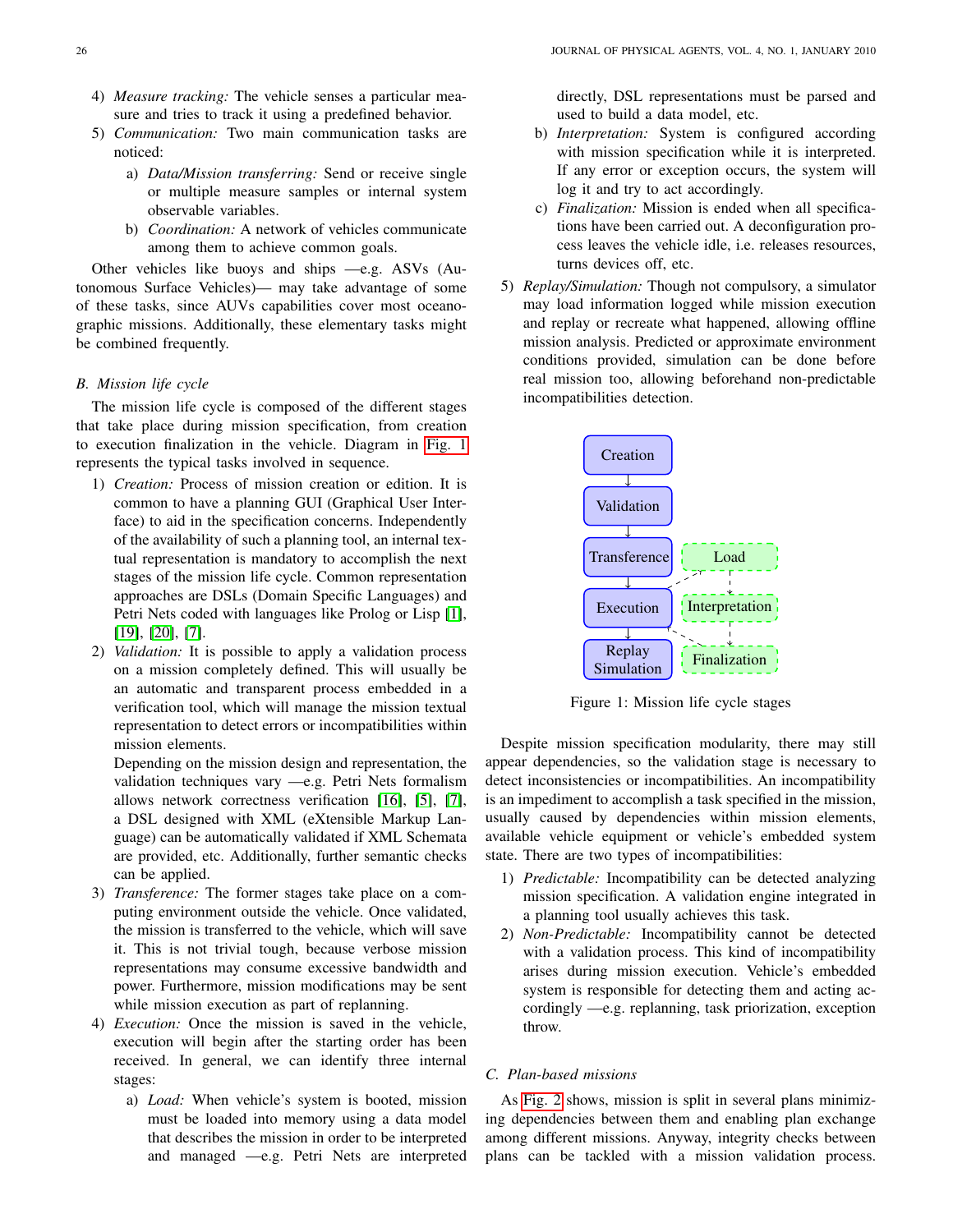<span id="page-2-0"></span>

Figure 2: Mission Plans

Furthermore, it is desirable to have a high level mission specification independent of AUV control software.

A plan can be defined as a block that specifies a set of similar and related tasks from a particular field. Following plans are proposed to cover common AUV missions:

- 1) *Logging Plan (LP):* Logging system or *Black Box* configuration that indicates data logging tasks and stock management. Common *log-able* data are measures and system observable variables.
- 2) *Navigation Plan (NP):* Details navigation tasks that state where the vehicle must go and forbidden areas. Typical navigation missions are allowed, such as path following, area exploration and measure tracking, by means of actions with maneuver semantics.
- 3) *Communication Plan (CP):* Contains communication tasks, which are limited by vehicle's communication equipment. Mission validation allows premature detection of incompatibilities between CP and available equipment or other plans —e.g. NP may constraint communication equipment coverage and bandwidth.
- 4) *Measurement Plan (MP):* Specifies measurement tasks regarding data provided by available vehicle's equipment, with optional sensor selection.
- 5) *Supervision Plan (SP):* Declares tasks to carry out in case of execution fault. It fires any kind of action through commands or contingency plans.

Plan-based missions are basically inspired on sub-goals and tasks mission specifications, but additional features are considered:

- 1) Plans gather tasks from a particular typology. Modular specification allows plan reuse and exchange.
- 2) Plan-based missions far from just provide modular specifications, also bring modular interpretation and management. Vehicle's system architecture may profit from this fact —e.g. each plan interpretation may be accomplished by a dedicated subsystem. Therefore, besides control from mission specification separation, plans also allow system to manage each plan separately in different subsystems that may act like internal agents modeled as software components that coordinate to perform the mission, resolve conflicts and understand a common control language.
- 3) XML is used as mission specification language, with the following benefits:
	- a) Human readable, with semantic close to domain represented.
- b) Great variety of software tools. Programming time is reduced and specification, validation and interpretation portability is increased —e.g. parsers, XML validators, etc.
- c) Language formal syntax is encapsulated within XML Schemata that allow mission validation.
- 4) Configurable parameters aid mission elements modification during execution. XPath query language is employed to specify which mission elements alter. Mission parameters are simply XPath queries shortcuts, hence actually any mission element is accessible directly.
- 5) GUI tools complement mission life cycle management, specially by means of assisted creation and automatic validation. This relaxes vehicle's system from further checks during mission load and interpretation.

Plan-based mission specification is analyzed according with the following criteria:

- 1) *Modularity:* Plans are mission specification modules, internally described in terms of elementary mission tasks. Depending on the plan, tasks may be taken in sequence or parallelly —e.g. NP paths and areas are usually specified on a sequential basis.
- 2) *Flexibility:* Tasks are designed to cover all typical AUV missions. Mission configuration parameters allow dynamic mission modifications.
- 3) *Monitoring:* Task level monitoring supported by subgoals and tasks mission specification is extended to plans.
- 4) *Ease of definition:* Mission definition is textually represented using XML. Although XML facilitates mission definition, the use of assisted GUI tools are encouraged for end users. Furthermore, tasks abstraction level is close to AUV mission semantic.
- 5) *Portability:* Each mission plan has an XML Schema to take advantage of validation and interpretation tools, which are portable and widely used.
- 6) *Reconfiguration:* Mission parameters are the basic support for mission reconfiguration. XPath is used to access mission elements directly or through configuration parameters names.

# *D. Plan specification*

Every plan is made up of a task list, each task with name and unique identifier within the plan. Task specification contains the elements below:

- 1) *Triggers list:* Specifies the conditions that activate the task. Triggers are predicates on measures or system variables. When all triggers are activated a notification signal is generated, forcing execution of all actions. If empty, actions will have to run continuously.
- 2) *Actions list:* Specifies name and parameters of commands to execute under system supervision and monitoring while triggers are activated. Actions are system primitives or *reactive skills* that represent atomic or elemental capabilities as in RAP system [\[9\]](#page-8-7).
- 3) *Inhibition period:* Inhibits trigger's state checking to ensure task execution is kept at least for a given time,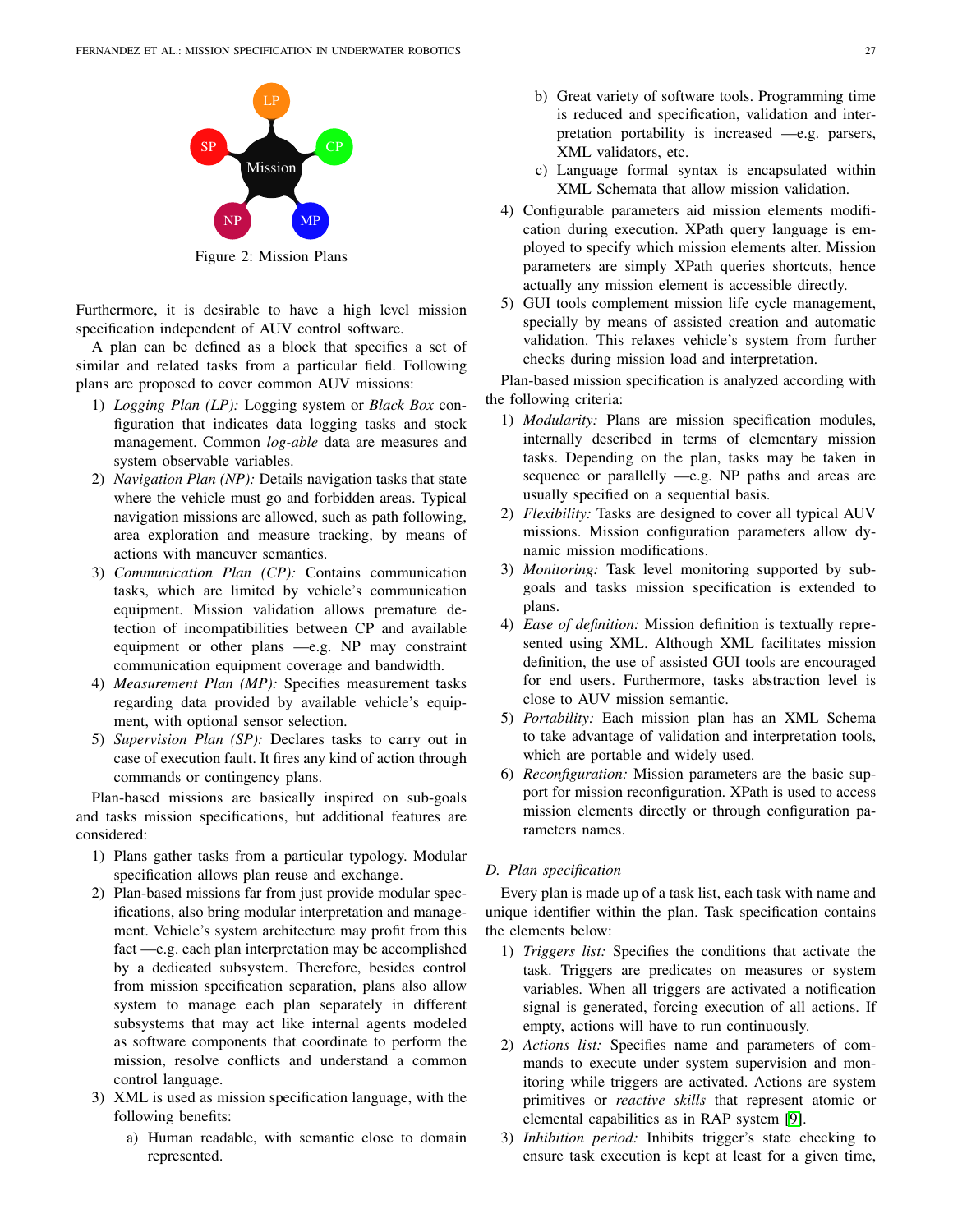even if triggers get immediately deactivated. Triggers are updated asynchronously and sample-driven. Once triggers get activated they are only checked periodically though, until they get deactivated again.

Three types of triggers are proposed:

- 1) *Condition:* Comparison between a particular measure sample and a given value applying a relational operator. If comparison result is true, it is triggered.
- 2) *Interval:* Temporal interval or range of values built from a given tuple of initial, increment/period and final values. If a particular measure sample is inside the interval, it is triggered.
- 3) *Exception:* System exception name. If such exception is thrown, it is triggered.

Being predicates, triggers may be combined logically. Triggers list is logic-and combined, while logic-or can be expressed using several tasks with the same actions list. Therefore, descriptive specification instead of procedural or sequential is basically supported by means of trigger-driven tasks. [List. 1](#page-3-1) shows an example where two tasks are defined to indicate turbidity sampling above 100m deep, and salinity and temperature continuously.  $\overline{a}$ 

<span id="page-3-1"></span>

Listing 1: Measurement Plan example

[List. 2](#page-3-2) shows a basic NP example that contains a forbidden area and three navigation tasks: initial path following, area exploration and final path following. This plan specification may be generated automatically by a planning tool that allows a graphical specification like depicted in [Fig. 3.](#page-3-3)

 $\overline{a}$ 

```
\langlemp id="1" name="bay exploration">
 \frac{1}{2} task id="1" name="go to bay">
    <waypoint id="1">
      \leq position x="9" y="17" z="0" unit="km"/>
     \langle/waypoint\rangle<waypoint id="2">
       <position x="10.5" y="16.5" z="0" unit="km"/><br><aptitude roll="0" pitch="-5" yaw="90"
                    unit="degree'/>\langle/waypoint>\langletransect id="1" start="1" end="2">
       \langle speed x = "5" y = "0" z = "0" unit = "m*s`-1"\langle/transect>
  \langle/task><task id="2" name="bay exploration">
    \langle \text{area} \text{ id} = "1" \text{ name} = "bay">
       \langledepth min="0" max="150" unit="m"/>
       \langletime value="2" unit="h" margin="10">
       \langlepath id="1">
          <transects mode="zigzag" amount="10">
```

```
ltimes value="10" unit="min"/><br>ltimesdepth value="10" unit="m"/>
                    <angle value="60" unit="degree"/>
                \langle/transects></path>\langlearea>\langle/task\rangle<task id="3" name="come back port">
        <waypoint id="1">
            \langle position x="9.5" y="14.8" z="0" unit="km"/>
            \langleuncertainty value="1" unit="m"/>
         \langle/waypoint\rangle\langle/task\rangle<forbidden id="4"/></mp>
\swarrow /mp> \swarrow /mp> \swarrow /mp> \swarrow /mp> \swarrow /mp> \swarrow /mp> \swarrow /mp> \swarrow /mp> \swarrow /mp> \swarrow /mp \swarrow /mp \swarrow /mp \swarrow /mp \swarrow /mp \swarrow /mp \swarrow /mp \swarrow /mp \swarrow /mp \swarrow /mp \swarrow /mp \swarrow /mp \
```
<span id="page-3-3"></span>Listing 2: Navigation Plan example



Figure 3: Navigation Plan example

Vehicle's system is configured according with all task triggers of all plans. Measures used by triggers are provided by measurement actions internally and automatically requested. This allows trigger evaluation and signaling to execute task actions in a trigger-driven basis. [Fig. 4](#page-3-4) shows how *Plan Interpreter* and *Trigger Dispatcher* configure the system ( $\angle$   $\angle$ ) to enable task activation signaling  $(\_\_)$ .

<span id="page-3-4"></span>

Figure 4: Trigger-driven task issue

Action execution is actually a system configuration process, while action finalization consists in reverting it, i.e. task's actions semantic is activation. Additionally, tasks inside a single plan are only allowed to use a particular set of actions, which are those related with plan semantics. On action failure basic ignore, retry or abort behavior may be selected for each possible action exception. More elaborated exception handlers may be specified with tasks contained in the *Supervision Plan*, which is responsible for mission state monitoring, exception resolution and coordination of system elements.

# III. ARCHITECTURAL DESIGN PATTERNS

<span id="page-3-0"></span>I N order to design a consistent and integrated system, the underlying software technology supporting the execution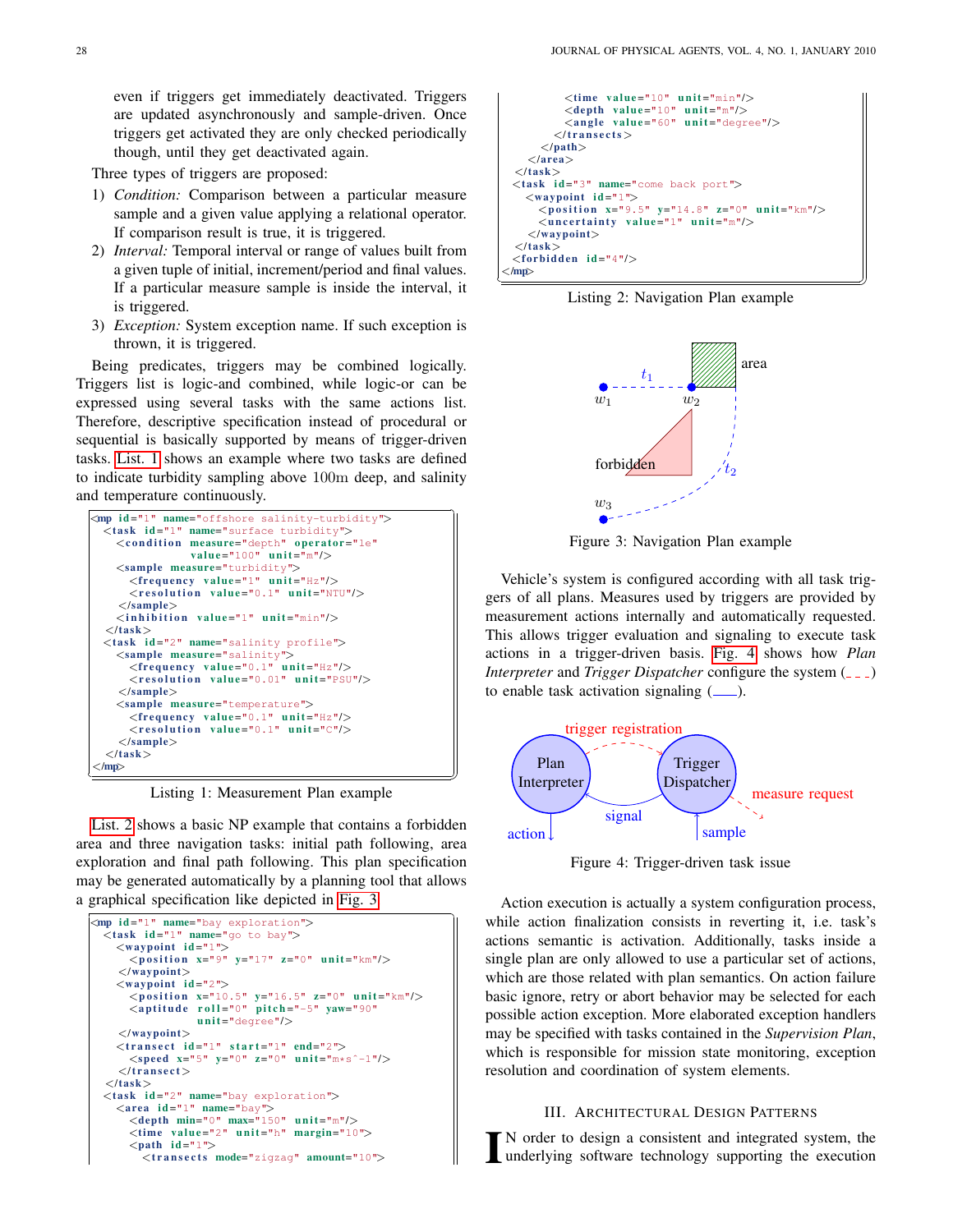of plans and tasks has to be selected accordingly to highlevel objectives. Our election combines the use of a generic component-based programming framework with design patterns for robotic software. On one side, the framework contributes to reduce the programming effort promoting modular and robust reusable code. On the other side, design patterns contribute to improve software quality.

# *A. Frameworks and Design Patterns*

For developing the architecture we are introducing in this document we will take an approach already used in other areas of robotics, where some programming frameworks have come out in order to provide solutions to some of the recurrent problems faced when building control software for robotic systems. Those frameworks have blossomed in many areas, from service and edutainment robotics to space applications [\[13\]](#page-8-8), [\[23\]](#page-8-9), [\[11\]](#page-8-10), [\[17\]](#page-8-11). A good detailed survey can be found in [\[8\]](#page-8-0). In particular, we will make use of a component-oriented programming framework termed *CoolBOT* [\[6\]](#page-8-12) developed at our lab in the last years. This framework allows building systems by integrating "off-the-shelf" software components following a port automata model [\[25\]](#page-8-13) that fosters controllability and observability.

Moreover, some design patterns have been identified as quite useful in order to apply them in robotic software control designs [\[3\]](#page-8-14). Here, we will consider design patterns as they are proposed in [\[10\]](#page-8-1). Thus, a design pattern can be seen as a design solution for a specific problem which can be applied wherever and whenever that solution is valid considering its prerequisites, requirements, and the consequences at system design level of its utilization. Concretely, we will use three basic design patterns adapted from [\[3\]](#page-8-14):

- a *Estimation Pattern*,
- a *Control Pattern*,
- and a combination of the former two, a *Reactive Closed-Loop Control Pattern*.

In next paragraphs we will explain those patterns in more detail in order to reinterpret them in terms of *CoolBOT* components.

<span id="page-4-0"></span>

Figure 5: Estimator Pattern.

In [Fig. 5](#page-4-0) we can observe the architectural structure of the *Estimator Pattern* using a UML object-oriented graphical notation. The distinct entities taking part in the pattern have been

represented as objects, independently if they are physically real entities, or just software entities of the control system. This pattern is used for abstracting physical state variables from their counterparts in the control system, establishing a clear separation between the control system and the system under control. Usually, a physical state variable has associated an *Estimator* for estimating the software state variable which represents it in the control system. The *Client* represents an entity of higher level of abstraction which makes use of the pattern. As we can observe, sensory hardware is represented by a *Sensor* object which is accessed through a *Hardware Adapter* which normalizes its interface.

[Fig. 6](#page-4-1) shows the UML class diagram of the *Control Pattern*. This pattern puts also into practice the principle of separation aforementioned between the control system and the system under control. In this case, the *Controller* makes use of a software state variable in order to actuate and exert actions to control an aspect on the real system, a physical state variable which is its counterpart in the physical system. Similarly to the previous pattern, the *Client* object represents an entity of a higher abstraction level in the control system that makes use of the pattern.

<span id="page-4-1"></span>

Figure 6: Control Pattern.

The graphical representation of the *Reactive Closed-Loop Control Pattern* is depicted in [Fig. 7](#page-5-0)[\(a\).](#page-5-1) This pattern is a combination of the previous two, and as a consequence, it is also based on the same principle of control and system separation. Analogously to the previous patterns, there is a *Client* which uses the pattern, and equally, accessing sensors and actuators is normalized using interfaces represented as *Hardware Adapters*. Take into account that in a real control system these patterns are applied indistinctly for any combination of physical-software state variables which are estimated and/or controlled, existing also the possibility of interleaving different state variables in the same reactive closed-loop control pattern. Moreover, many control loops can be operating at the same time in a given moment during system execution.

What is meaningful now for our discussion is how to reinterpret these very well established design patterns in terms of the abstractions and resources available in the software framework we have chosen for implementing our system. In [Fig. 7](#page-5-0)[\(b\)](#page-5-2) we can observe a representation of the *Reactive Closed-Loop Control Pattern* reinterpreted as a *network* of *CoolBOT* components, where we can distinguish clearly the same entities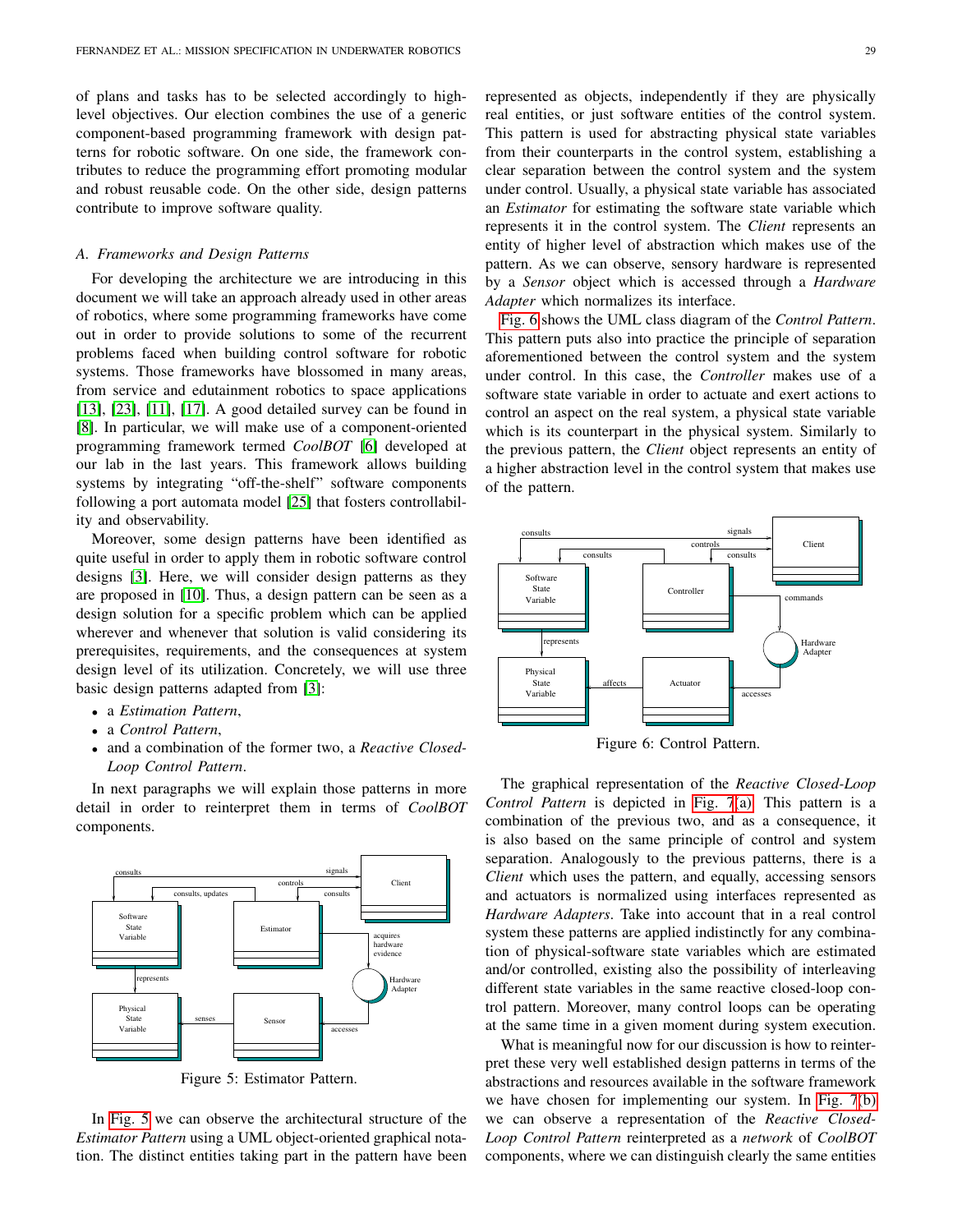<span id="page-5-1"></span><span id="page-5-0"></span>

Figure 7: Reactive Closed-Loop Control Pattern. The design pattern in [\(a\).](#page-5-1) Translation into *CoolBOT* in [\(b\).](#page-5-2)

which appears in its corresponding UML representation of [Fig. 7](#page-5-0)[\(a\).](#page-5-1) With the translation of this design pattern we have tried to map the pattern into *CoolBOT* abstractions, which are usually more complex entities than the objects we frequently find in UML graphical notations representing design patterns. Also notice that entities pertaining to the physical system has not been represented in the figure, contrarily to the UML representations we have used for introducing the design patterns.

In *CoolBOT* a system can be seem as a *network* of *data flow machines* (components) interconnected by data paths (port connections), as we can observe in [Fig. 7](#page-5-0)[\(b\).](#page-5-2) Port connections among components indicate how data flows within the system, and in this case, how data flows in the pattern, where we can distinguish clearly the control loops present in a system. Notice also that, at each port connection end, and depending on the port connection typology [\[6\]](#page-8-12), there are some memory buffers storing the information with is under publication on each component. Thus, for example, the *Estimator* component in the figure publishes the software state variables it estimates through its output connections. This explains why in the figure there is no component representing software state variables. It is important also to take into account that UML representations of design patterns, as usually depicted, are mainly static representations of modular designs. In contrast, a configuration of *CoolBOT* components also gives information about the dynamic behavior of the system, because each component is implicitly an *active* data flow machine having its own flow of execution, at least a *thread* in the underlying operating system.

It is important to emphasized here that the design pattern, expressed as a *network* of *CoolBOT* components in [Fig. 7](#page-5-0)[\(b\),](#page-5-2) is a simplified representation in order to clarify its design. In a real system this pattern may be instantiated multiple times involving multiple instances indistinctly of the different components that integrate the pattern, and where several clients may be sharing and using the services of distinct patterns. Thus, we can outline a system architecture similar to the one shown in [Fig. 8](#page-5-3) where the lower level, the *Functional*

<span id="page-5-2"></span>*Layer*, is mainly composed by multiple reactive closed-loop control patterns which may be indistinctly active/inactive along system's lifetime. Components in higher levels of abstraction make use of the services provided by the system lower level in order to carry out their own services. The intermediate level, *Executive Layer* is mainly integrated by *event dispatcher* and *plan interpreter* components. The last level, the *Supervisor Layer*, is composed by several supervisors that monitor aspects like exception management, system performance, teleoperation, reconfiguration, etc.

<span id="page-5-3"></span>

Figure 8: Layered Architecture.

#### IV. RELATED WORKS

OST research papers describing AUV systems have focused on vehicle's control architectures, and there have been few remarks on how to structure mission specification. However, mission specification architecture is a fundamental aspect, since it constraints the mission spectrum the vehicle can perform and it influences other aspects like robustness, ease of definition, modularity, etc.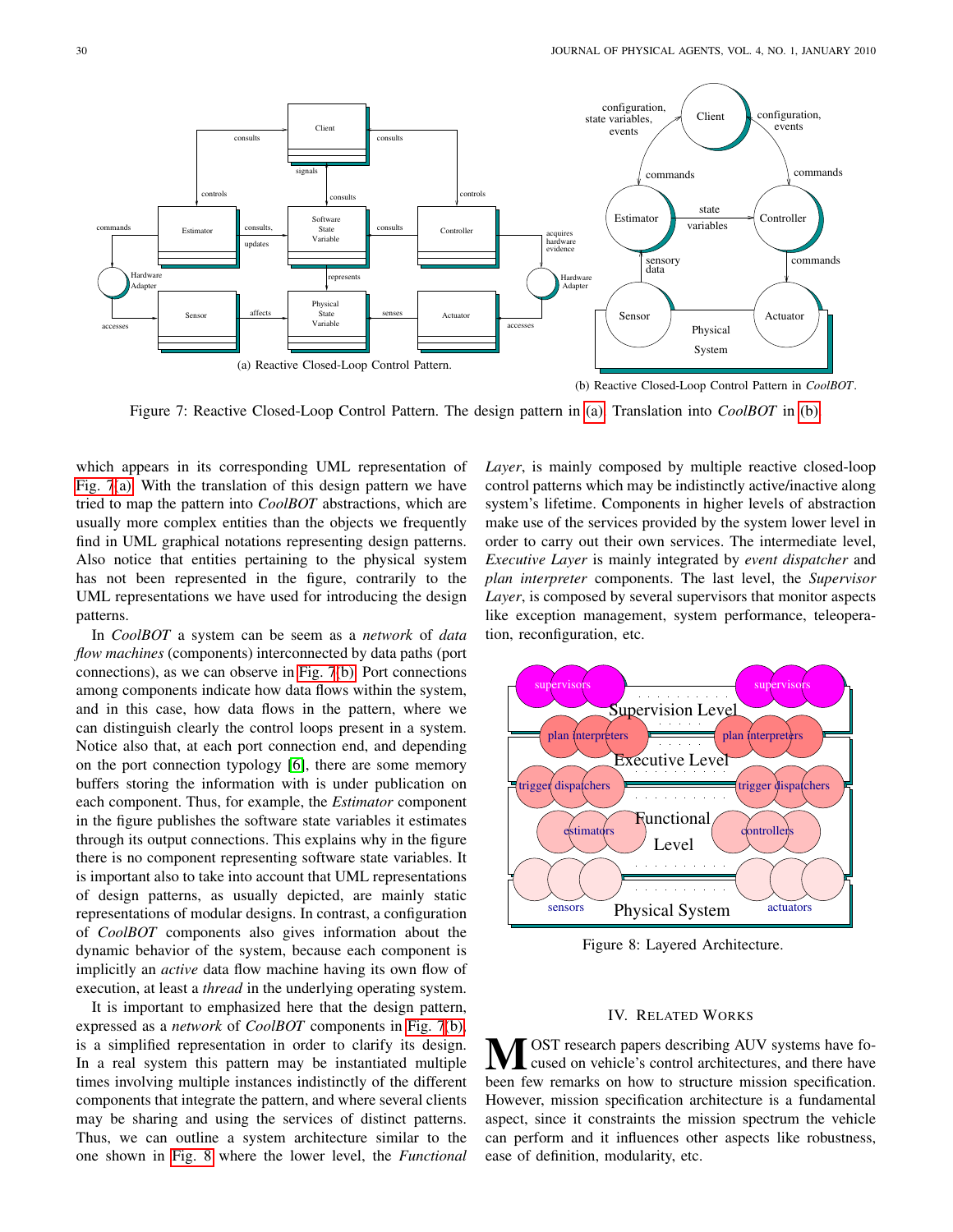<span id="page-6-1"></span><span id="page-6-0"></span>

<span id="page-6-3"></span><span id="page-6-2"></span>Figure 9: Mission specification designs

In [Fig. 9](#page-6-0) some common mission specification designs are depicted: [\(a\)](#page-6-1) Petri nets, used in ProCoSa [\[1\]](#page-7-0) and CORAL [\[19\]](#page-8-3), [\[20\]](#page-8-4), [\[7\]](#page-8-2) systems, [\(b\)](#page-6-2) tasks, used in ITOCA [\[21\]](#page-8-15) and others [\[22\]](#page-8-16), and [\(c\)](#page-6-3) behaviors [\[4\]](#page-8-17), [\[22\]](#page-8-16). Their main features are summarized below:

- 1) *Petri Nets:* Petri Net formalism brings robustness and reliability. Its powerful representation allows flexibility and monitoring by means of net marking. Modularity is achieved employing modular Petri nets [\[7\]](#page-8-2). Petri net's graphical representation and available building and simulation tools provide portability and ease definition. Furthermore, this representation is suitable for direct interpretation onboard. Their main drawback is the imposed formalism and tools, which need some adaptation to AUV mission domain too.
- 2) *Tasks:* Sub-goals and tasks mission specification impose DSL development and management, reducing portability. Modularity and monitoring are provided only at task level, while reconfiguration is possible through task configuration parameters.
- 3) *Behaviors:* Missions specified with behaviors are similar to tasks based ones, but with some important differences. Due to behavior coordination, monitoring becomes difficult, specially if cooperative coordination is needed. It is common to embed learning mechanisms, which in fact allow mission auto-reconfiguration.

Tasks are comparatively easier to specify and monitored than behaviors, so the former is preferable for mission specification. Indeed, many mission specifications are based on tasks [\[24\]](#page-8-18), [\[22\]](#page-8-16), [\[21\]](#page-8-15). Despite the lack of GUI tools to define missions, translate them into DSL or interpret them, their development time is short. The specification with Petri nets comes with software tools, but they have to be adapted to AUV mission specification. It is also common to find robotic systems that manage behaviors and learning algorithms [\[4\]](#page-8-17), but their mission specification power is weaker.

Planners are usually embedded in autonomous robotic systems to allow runtime decision making when replanning under uncertainty or failure is demanded. To a large extent, tasks are easily integrated within planners, e.g. in RAP system a task is described by a Reactive Action Package (RAP) which is a context sensitive program specifying a variety of plans for achieving the task in different situations [\[9\]](#page-8-7). Most modern AUV architectures as T-REX (Teleo-Reactive EXecutive) goal-oriented system are based on this approach [\[14\]](#page-8-19), [\[15\]](#page-8-20). Embedded automated planning and adaptive execution are T-REX key features, supported by a Constraint-based Temporal Planning approach based on  $EUROPA<sub>2</sub>$  planning and scheduling solver [\[12\]](#page-8-21), [\[2\]](#page-8-22). Mission specification may support some sort of planner parametrization to allow behavior selection under certain circumstances, by means of action's exception handlers.

We will describe now in more detail some systems that are more closely related to our proposal, as far as they are concerned with mission specification.

#### *A. T-REX (McGaan @ MBARI)*

T-REX (Teleo-Reactive EXecutive) [\[14\]](#page-8-19) is a goal-oriented system, with embedded automated planning and adaptive execution using agents. It encapsulates the operation of a sense-deliberate-act cycle in what is typically considered a hybrid architecture where sensing, planning and execution are interleaved. In order to make embedded planning scalable the system enables the scope of deliberation to be partitioned functionally and temporally inside units called Teleo-Reactors. This discretization tries to guarantee that the current state of the agent is kept consistent and complete during execution. The agent-state is represented as a set of timelines, which capture the evolution of a system state-variable over time in discrete tick units. A timeline is a sequence of tokens that are temporally qualified assertions expressed as a predicate with start and end time bounds defining the temporal scope over which it holds.

Teleo-Reactors in T-REX are characterized by their functional scope, temporal scope and the timing requirements. They are selected for processing agent timelines, according with their functional scope. This process constitutes the basis for inter-reactor communication inside T-REX, using mechanisms such as timeline ownership (internal/external), timeline observation, goal or desired timeline value, and dispatching and notification rules.

A timeline processing algorithm executes as the heart of a T-REX agent at the start of every tick. There are three key steps in the algorithm: 1) all timelines are synchronized at the current execution frontier, 2) new goals are dispatched, and 3) the remaining CPU time can be allocated to reactors for deliberation in incremental steps. Each of these component algorithms operate over the entire set of reactors.

Let's analyze an AUV architecture example proposed by the authors in [\[15\]](#page-8-20). There, four Teleo-Reactors are defined to be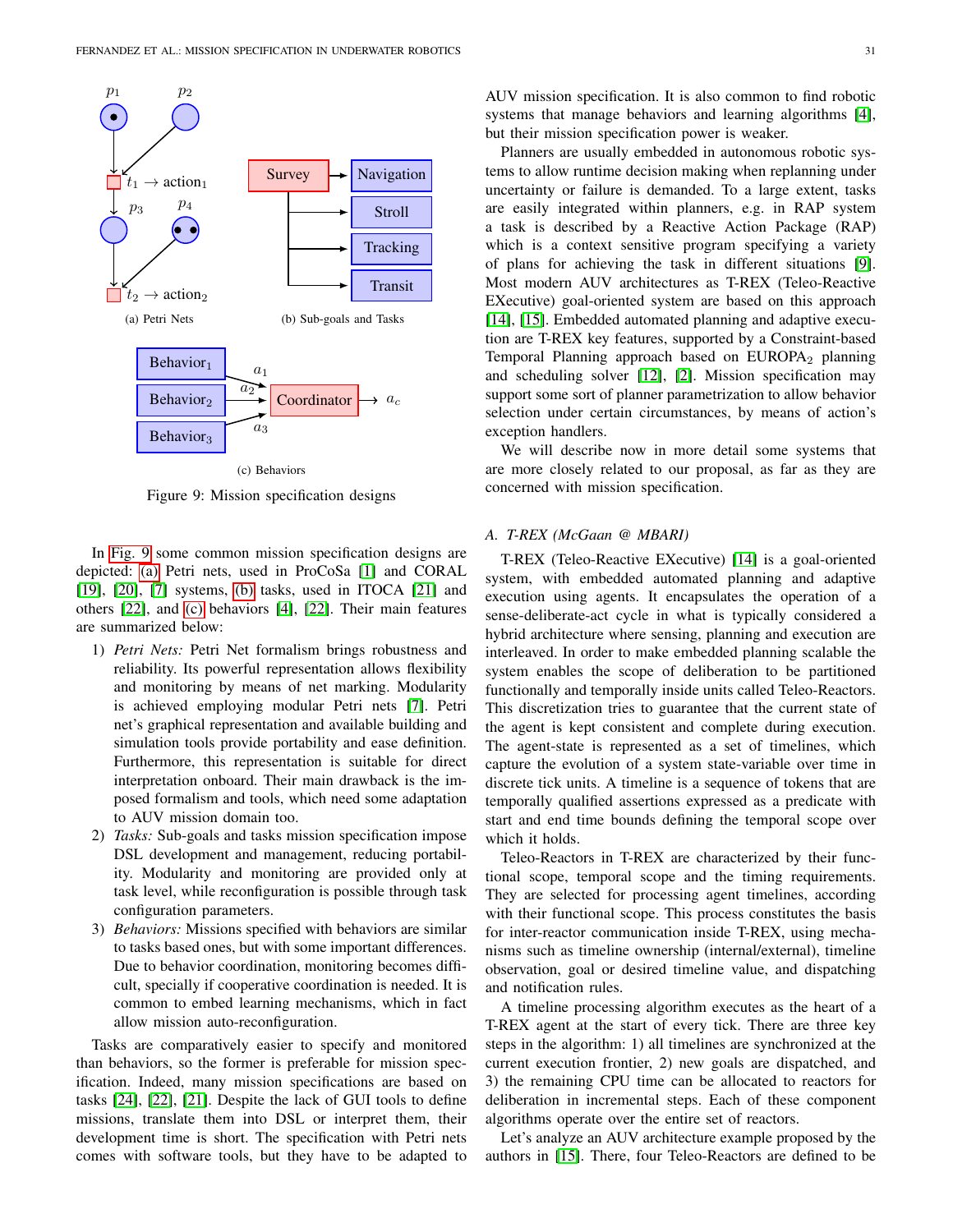responsible for the different control loops operating inside the vehicle: Mission Manager, Navigator, Science Operator and Executive.

The Mission Manager provides high-level directives to satisfy the scientific and operational goals of the mission. Its temporal scope is the whole mission, taking minutes to deliberate if necessary.

The Navigator and Science Operator manage the execution of sub-goals generated by the Mission Manager. The temporal scope for both is in the order of a minute although they differ in their functional scope. Each refines high-level directives into executable commands depending on current system state. The Science Operator is able to provide local directives to the Navigator in case, for example, of detecting something interesting to explore. Deliberation may safely occur at a latency of 1 second for these reactors.

The Executive provides an interface to the underlying AUV functional layer. It encapsulates access to commands and vehicle state variables. The Executive is approximated as having zero latency within the timing model of the application since it will accomplish a goal received with no measurable delay (no deliberation).

#### *B. MOOS (Newman @ MIT)*

MOOS [\[18\]](#page-8-23) refers to a suite of libraries and executables designed and proved to run a field robot in sub-sea and land domains. Included in its scope are a platform-independent communication API, sensor management, state of the art navigation, vehicle dynamic control, concurrent mission task execution, vehicle safety management, mission logging and mission replay.

As far as we know, MOOS is the only programming framework has been used by some groups in programming AUVs. MOOS provides an inter-process communication library. MOOS' processes never communicate directly. Instead, all messages go through a central MOOS server that acts as communication hub, configuring a star-like topology. Every MOOS server together with all processes that communicate through it form a MOOS community and there may be several communities within a system. The communication model proceeds through three actions: *publication*, performed by the process acting as data producer; *subscription*, that must be carried out by the process that will consume some data; and *notification*, issued by the MOOS server to all subscribers whenever a datum is modified.

MOOS provides driver modules to ease the integration of some sensors widely used with AUVs (e.g. GPS, DVL, sonar, altimeter, ...). It also provides modules for navigation, control and data logging, tools for mission replay from log files and communication debugging. It also offers a simple multivehicle simulator.

In MOOS, missions can be defined in terms of tasks. Tasks must belong to certain predefined vehicle's basic capabilities like "GoToWayPoint", "GoToDepth", "LimitDepth" or even to perform some pattern of waypoints. Tasks can be declared and configured statically using a text file. MOOS uses a prioritybased scheme to solve arbitration problems among tasks. A mission in MOOS can be specified declaring the sequence of tasks that should be executed and controlled by the mission controller. Missions can be redefined instructing the mission controller to load a different mission file.

Mission plans in MOOS are made up from a set of tasks that synchronize through the exchange of messages. A task can control any number of other tasks sending messages of certain types. In a mission file, tasks are given a unique name, its type is declared and they are configured using the following fields [\[18\]](#page-8-23):

- *StartFlags:* A list of messages names that if received will put this task into operation.
- *FinishFlags:* A list of messages that are emitted when the task completes or starves because it is not receiving data.
- *EventFlags:* A list of messages that are emitted when some event happens but the task is not complete.
- *TimeOut:* The maximum time the task should run for. If this timeout expires before the task terminates, Finish-Flags messages are sent and the task terminates. A task can be declared to never timeout.
- *InitialState:* If the task is initially on it does not listen for StartFlags messages. Otherwise, it needs to receive a StartFlags message before it goes active.
- *Priority:* This are used to arbitrate concurrent access to certain resources like actuators. The lower the priority the more important the task is.

Using this combination of message names, priorities and timeout is how a mission is built with MOOS. Functionally, it develops a mission as a network of tasks that are coordinated exchanging typed messages.

## V. SUMMARY

 $\prod_{n=1}^{\infty}$ N this article we have discussed how a plan-based mission specification may be used to configure a AUV mission. The specification may be used to configure a AUV mission. The segmentation of a whole mission into plans simplifies its specification and fosters reutilization. A trigger-based task model for specifying missions abstracts events that allow flexible mission parametrization, modulation, monitoring and control. In comparison with other common mission representations used in AUVs —like Petri nets or behaviors— plan-based missions come up easier to define, as they are closer to AUV mission domain. Moreover, specifying missions using task oriented plans avoids the necessity of onboard planners that might require significant computational costs. In addition, the use of established design patterns for robotic systems fostering separation between the control system and the system under control, have been considered as a key principle in order to ease system architecture design. Furthermore, some of these design patterns have been reinterpreted at design level into a component-based programming framework specifically aimed at developing robotic systems, considering that, in general this kind of frameworks provide already solutions to some of the recurrent problems faced when building robotic control software.

#### **REFERENCES**

<span id="page-7-0"></span><sup>[1]</sup> Claude Barrouil and Jérôme Lemaire. An integrated navigation system for a long range AUV. *IEEE Oceanic Engineering Society*, (1):1–5, September 1998.